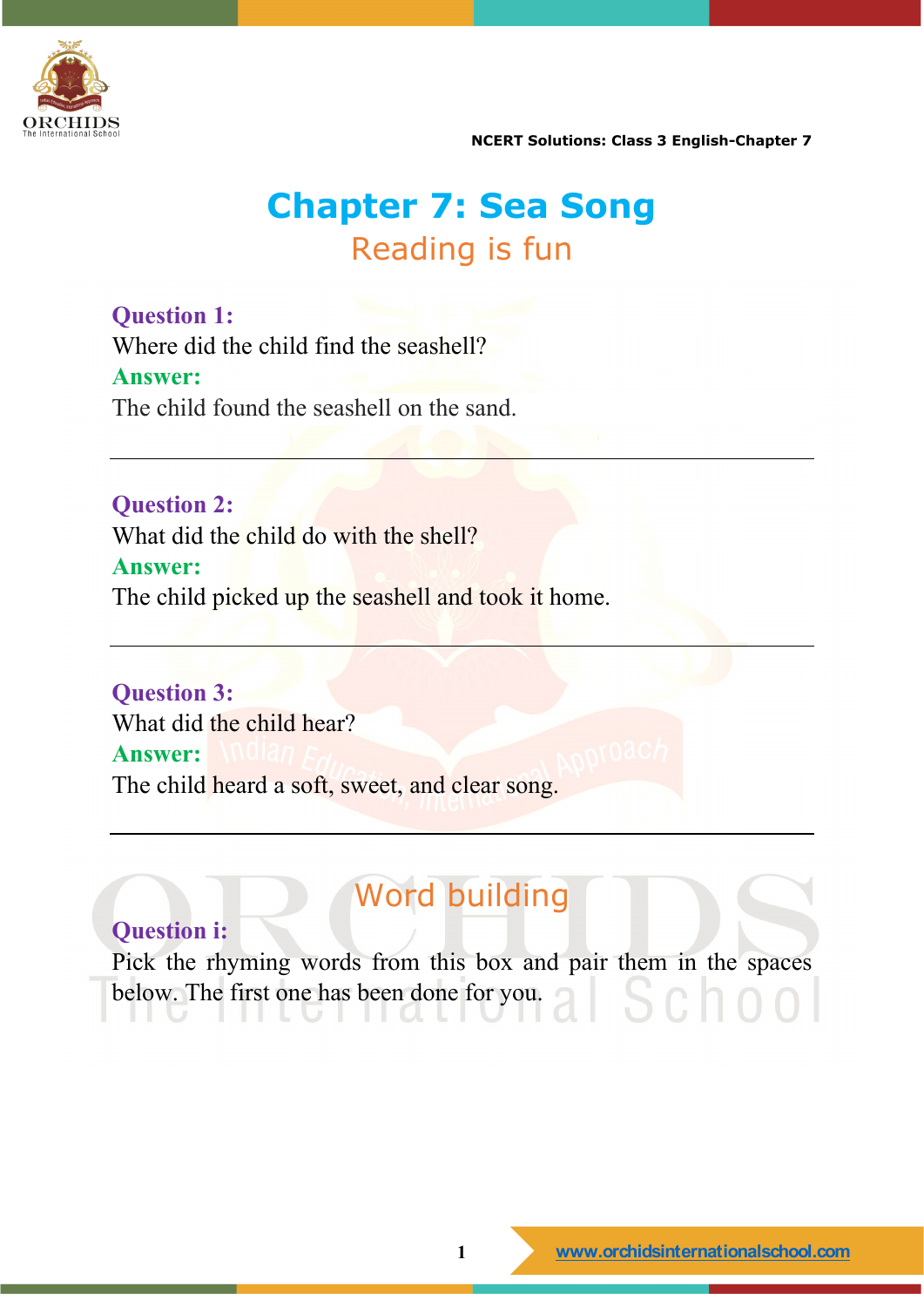

**NCERT Solutions: Class 3 English-Chapter 7** 

| found                                                      | cold |                 | took  |                 | sand |                                           | mummy |
|------------------------------------------------------------|------|-----------------|-------|-----------------|------|-------------------------------------------|-------|
| look                                                       | hand |                 | sound |                 | bold |                                           | tummy |
| 1. found $2$ .<br>sound                                    |      | 3.              |       | 4.              |      | 5.                                        |       |
| <b>Answer:</b><br>1. found $2. \text{ cold}$<br>sound bold |      | 3. took<br>look |       | 4. sand<br>hand |      | $\overline{\phantom{a}}$ . mummy<br>tummy |       |

### **Question ii:**

Fill in the blanks with the opposite word choosing from the box below. The first one is done for you.

| hot                | false | short                                                                                                     | straight                   | drop   | soft |  |  |
|--------------------|-------|-----------------------------------------------------------------------------------------------------------|----------------------------|--------|------|--|--|
| went               | small | gave                                                                                                      | outside                    | bitter | lost |  |  |
| <b>Answer:</b>     |       |                                                                                                           |                            |        |      |  |  |
| found $-\$ lost    |       |                                                                                                           | $took - gave$              |        |      |  |  |
| $hard - soft$      |       |                                                                                                           | $big$ – small              |        |      |  |  |
| inside - outside   |       |                                                                                                           |                            |        |      |  |  |
|                    |       |                                                                                                           | $came - went$              |        |      |  |  |
| $pick - drop$      |       |                                                                                                           | $\text{cold} - \text{hot}$ |        |      |  |  |
|                    |       | $_{\text{true}}$ $_{\text{false}}$ $\cap$ $\Gamma$ $\cap$ $\cap$ $\Gamma$ $_{\text{sweet}-\text{bitter}}$ |                            |        |      |  |  |
|                    |       |                                                                                                           |                            |        |      |  |  |
| $curly - straight$ |       |                                                                                                           | $tall - short$             |        |      |  |  |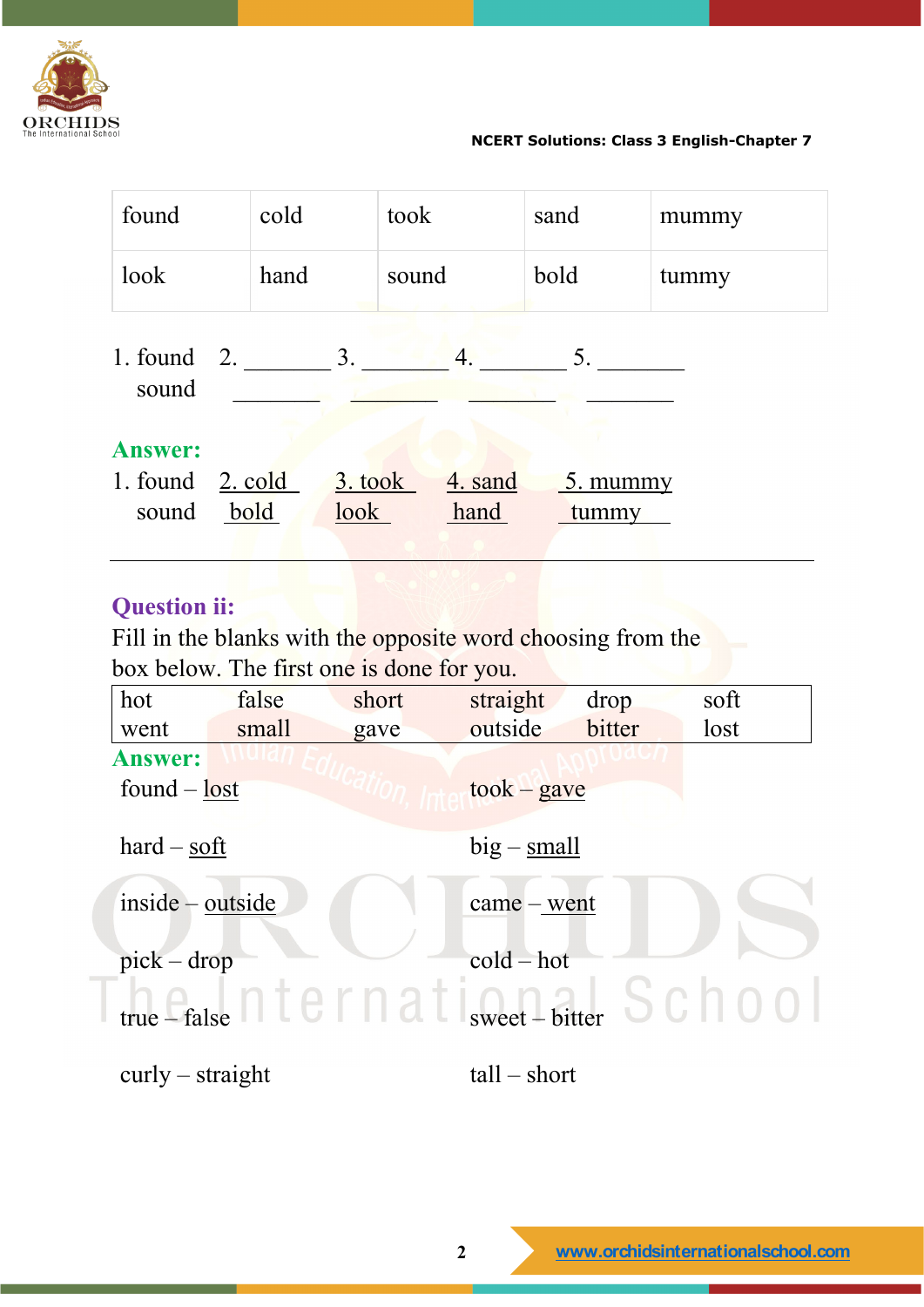

**NCERT Solutions: Class 3 English-Chapter 7**  Let's write

#### **Question 1:**

Choose the right words.

- 1. The sea is very, very  $\_\_ (big/ far)$ .
- 2. You cannot (hear/see) the other side.
- 3. You (can/cannot) cross the sea.
- 4. You can cross it in a (bus/ship).

### **Answer**

- 1. The sea is very, very big (big/far).
- 2. You cannot see (hear/see) the other side.
- 3. You can (can/cannot) cross the sea.
- 4. You can cross it in a ship (bus/ship).

# Say aloud

**Question 1:** Match the phrases with the picture.